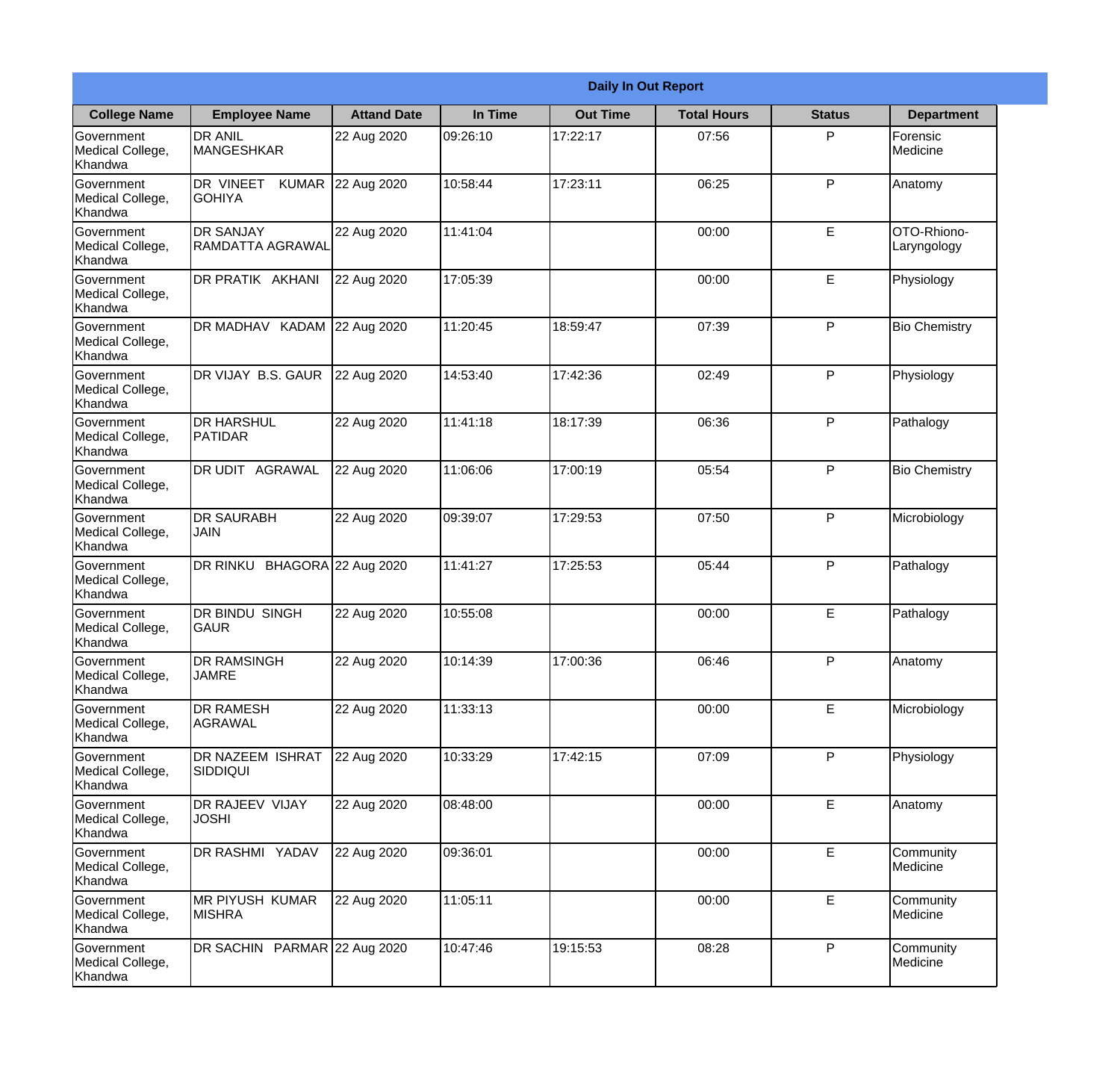| <b>Designation</b>                  | <b>Category</b>     |
|-------------------------------------|---------------------|
| <b>Assistant Professor</b>          | Para Clinical       |
| Professor                           | <b>Non Clinical</b> |
| Professor                           | Clinical            |
| <b>Assistant Professor</b>          | Non Clinical        |
| <b>Assistant Professor</b>          | Non Clinical        |
| Associate Professor Non Clinical    |                     |
| Assistant Professor   Para Clinical |                     |
| Associate Professor Non Clinical    |                     |
| Associate Professor Para Clinical   |                     |
| <b>Assistant Professor</b>          | Para Clinical       |
| Associate Professor Para Clinical   |                     |
| Demonstrator/Tutor   Non Clinical   |                     |
| <b>Assistant Professor</b>          | Para Clinical       |
| Professor                           | Non Clinical        |
| <b>Assistant Professor</b>          | Non Clinical        |
| <b>Assistant Professor</b>          | Para Clinical       |
| Statistician                        | Para Clinical       |
| <b>Assistant Professor</b>          | Para Clinical       |

## **Daily In Out Report**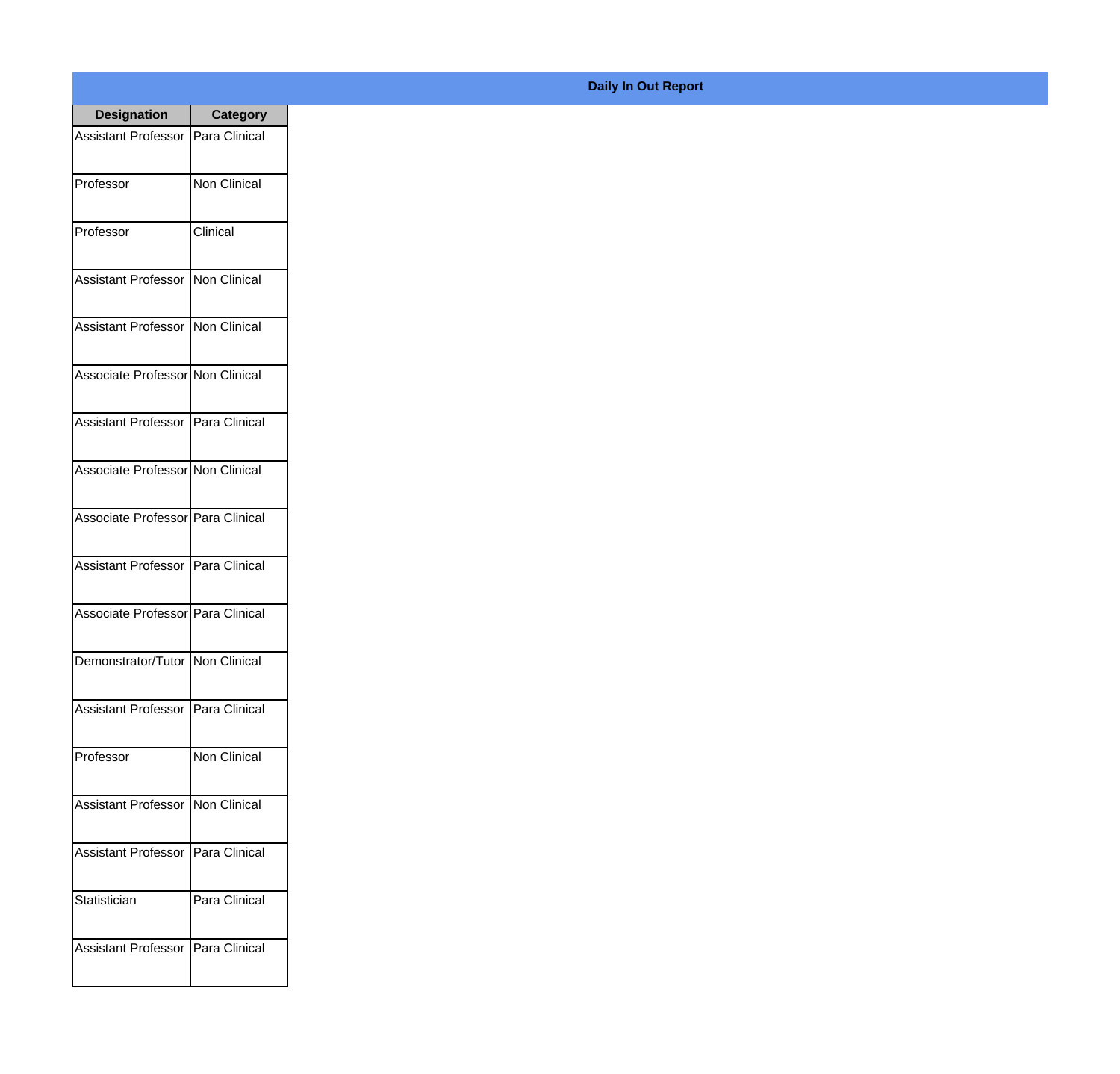|                                                  |                                                       |             |          |          | <b>Daily In Out Report</b> |              |                             |
|--------------------------------------------------|-------------------------------------------------------|-------------|----------|----------|----------------------------|--------------|-----------------------------|
| Government<br>Medical College,<br>Khandwa        | DR PRAMILA VERMA 22 Aug 2020                          |             | 11:19:28 |          | 00:00                      | E            | Paediatrics                 |
| Government<br>Medical College,<br>Khandwa        | DR MANOJ BALKE                                        | 22 Aug 2020 | 09:54:18 | 13:05:35 | 03:11                      | P            | Ophthalmology               |
| <b>Government</b><br>Medical College,<br>Khandwa | <b>DR GARIMA</b><br>AGRAWAL VARSHNEY                  | 22 Aug 2020 | 10:31:39 |          | 00:00                      | E            | Paediatrics                 |
| <b>Government</b><br>Medical College,<br>Khandwa | <b>DR SIDDHARTH</b><br><b>BANODE</b>                  | 22 Aug 2020 | 08:52:38 | 17:00:27 | 08:08                      | P            | Pharmacology                |
| <b>Government</b><br>Medical College,<br>Khandwa | <b>DR PRIYA KAPOOR</b><br>KAPOOR                      | 22 Aug 2020 | 10:23:49 | 14:18:33 | 03:55                      | P            | Pathalogy                   |
| <b>Government</b><br>Medical College,<br>Khandwa | <b>DR SAPNA</b><br><b>MAHESHRAM</b>                   | 22 Aug 2020 | 11:14:43 | 17:22:43 | 06:08                      | P            | Community<br>Medicine       |
| Government<br>Medical College,<br>Khandwa        | <b>DR SEEMA</b><br><b>SUDHAKARRAO</b><br><b>SUTAY</b> | 22 Aug 2020 | 11:00:28 | 16:57:26 | 05:57                      | P            | Forensic<br>Medicine        |
| <b>Government</b><br>Medical College,<br>Khandwa | <b>DR ANANT</b><br><b>TUKARAM PAWAR</b>               | 22 Aug 2020 | 10:29:24 | 19:16:09 | 08:47                      | $\mathsf{P}$ | Community<br>Medicine       |
| Government<br>Medical College,<br>Khandwa        | <b>DR RAJU</b>                                        | 22 Aug 2020 | 10:02:37 | 16:35:33 | 06:33                      | $\mathsf{P}$ | Forensic<br>Medicine        |
| <b>Government</b><br>Medical College,<br>Khandwa | <b>DR MAHENDRA</b><br><b>PANWAR</b>                   | 22 Aug 2020 | 10:34:10 |          | 00:00                      | E            | Orthopaedics                |
| <b>Government</b><br>Medical College,<br>Khandwa | <b>DR ASHOK</b><br><b>BHAUSAHEB NAJAN</b>             | 22 Aug 2020 | 10:21:08 |          | 00:00                      | E            | Forensic<br>Medicine        |
| Government<br>Medical College,<br>Khandwa        | <b>DR PRIYESH</b><br><b>MARSKOLE</b>                  | 22 Aug 2020 | 12:38:51 |          | 00:00                      | E            | Community<br>Medicine       |
| Government<br>Medical College,<br>Khandwa        | DR NEERAJ KUMAR                                       | 22 Aug 2020 | 09:55:38 |          | 00:00                      | E            | Dentisry                    |
| Government<br>Medical College,<br>Khandwa        | DR VIJAY NAYAK                                        | 22 Aug 2020 | 11:17:29 | 17:00:50 | 05:43                      | P            | Anatomy                     |
| Government<br>Medical College,<br>Khandwa        | DR SUNIL BAJOLIYA                                     | 22 Aug 2020 | 10:36:25 | 19:15:47 | 08:39                      | P            | OTO-Rhiono-<br>Laryngology  |
| Government<br>Medical College,<br>Khandwa        | DR NISHA MANDLOI<br>PANWAR                            | 22 Aug 2020 | 09:01:55 | 17:30:19 | 08:29                      | P            | Obstetrics &<br>Gynaecology |
| Government<br>Medical College,<br>Khandwa        | DR NANDINI DIXIT                                      | 22 Aug 2020 | 13:02:03 |          | 00:00                      | $\mathsf E$  | Paediatrics                 |